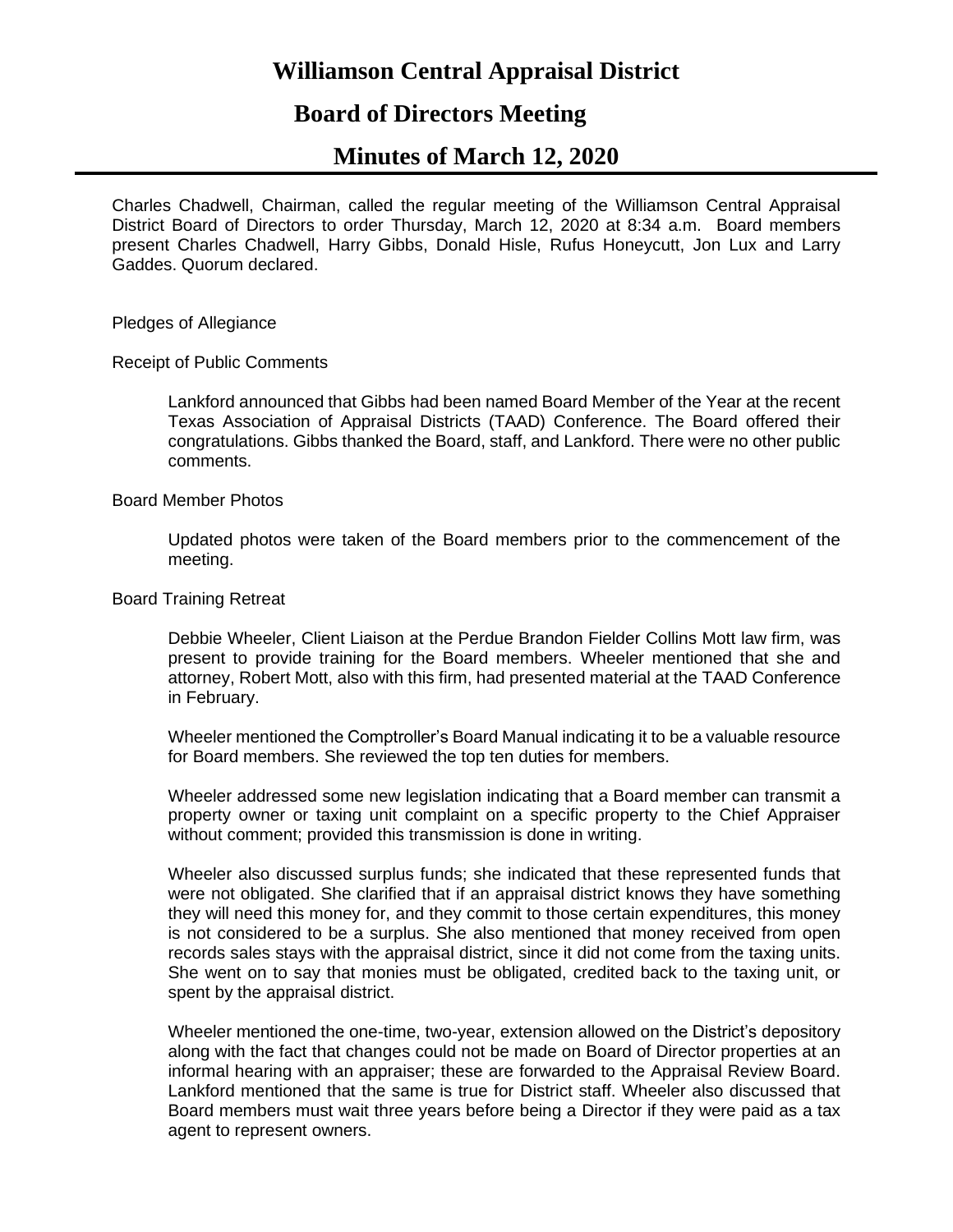Conflicts of interest were discussed; Wheeler mentioned that, if all Board members had the same conflict, they would file the conflict of interest paperwork but could still vote on that particular item. She discussed other legislation, indicating that now a disaster would be considered a temporary exemption. She expounded on this process. Discussion followed.

Wheeler addressed a few items regarding Board meeting agendas. She mentioned that if a property owner is not English-speaking, they must be given twice the length of time to address the Board; in order for them to be provided with a translation. She indicated that a request for opinion had been made with the Attorney General's office regarding if a person could request to speak on every agenda item.

Wheeler also mentioned that the 2020 Open Meetings Handbook was now available and that each Board member should have a certificate of completion for this training. She mentioned that members should be aware that any emails relating to Board of Director correspondence could be involved in an open records request; this also extends to text messages. She recommended categorizing this correspondence and deleting any unnecessary documents; however, she reminded everyone that they must follow the record retention schedule. Discussion followed. The Board thanked Wheeler for her presentation.

The Board recessed the meeting at 10:36 a.m. and reconvened at 10:45 a.m.

Taxpayer Liaison Officer's Report

Report on Property Owner Contacts

Rouse reported on the status of his contact with property owners.

Review and Compensation of Taxpayer Liaison Officer

Executive Session began at 10:47 a.m. and ended at 10:55 a.m.

Consideration and possible action on items discussed in Executive Session

Review and Compensation of Taxpayer Liaison Officer

Hisle made a motion to increase the Taxpayer Liaison Officer's pay by \$100 per month. Honeycutt seconded. The motion carried unanimously.

Consider approval of minutes of the Board of Directors for the regular meeting – February 13, 2020.

Hisle moved for approval of the minutes with the correction of one misspelled word. Lux seconded. The motion carried unanimously.

Consideration of Monthly Financials

The January 2020 financials and expenditures were reviewed and filed for audit.

TAAD Conference Follow-Up

Lankford announced that Wheeler had provided much of the TAAD Conference follow-up earlier in the meeting. He mentioned that changes due to these items, as well as information from the recent TAAD Conference, would be addressed in the Board Policy and presented to the Board in the coming months. No motion was made.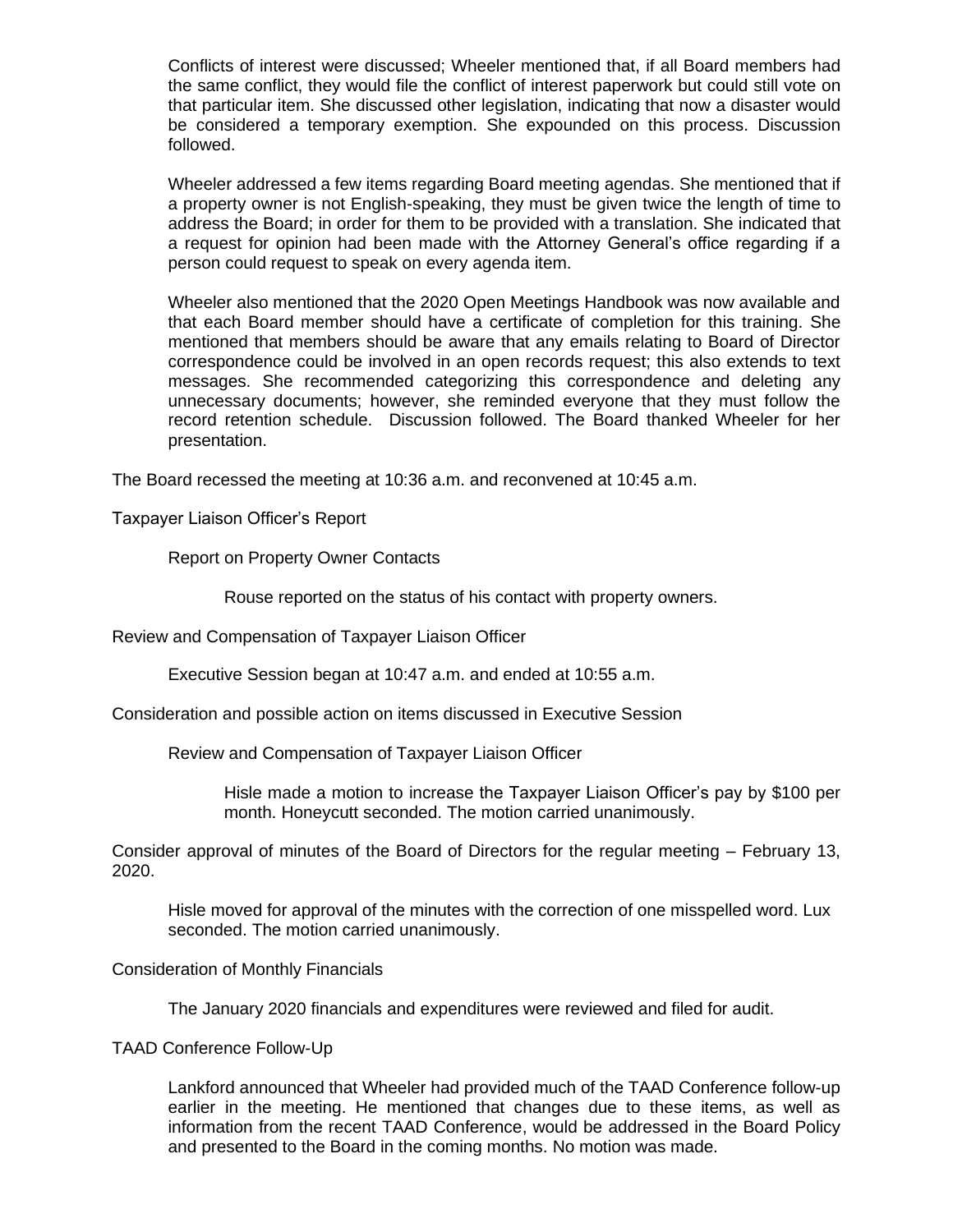Town Hall Meeting Follow-Up

Lankford discussed the Town Hall Meeting that had taken place recently. Honeycutt felt it to be a great meeting that went over well. It was mentioned that it was also well attended for the timeframe. Advertising was discussed. It was indicated that a link of the live video could be shared on both the appraisal district and tax office websites.

No motion was made.

### Chief Appraiser's Report

Notice of Appraised Value

Lankford displayed the latest notice of appraised value document. He indicated that there were not many changes to this document, but that a statement was added regarding the estimate tax grid being removed for 2021, per Senate Bill 2. The statement goes on to explain that in future years, this information will be available on the tax estimate website. Lankford announced that property value notices were planned to be mailed on March  $30<sup>th</sup>$ .

### 2020 Entity Meeting Reminder

Lankford reminded the Board of the Entity Meeting which was scheduled for March 31<sup>st</sup>. He announced that this year there would be an overview of the tax rate website. He invited the Board members to attend.

### Lawsuit, Arbitration and SOAH Reports

Lankford reviewed the lawsuit and arbitration reports. There were no State Office of Administrative Hearings (SOAH) on which to report.

#### Board Agenda Additions for Future Meeting

The Board discussed including the following items for future discussion:

- Lankford announced that the Coronavirus issue would be addressed with staff and that an email was being sent regarding hygiene for this virus. He announced that the District would push for more online usage from property owners and that cleaning materials would be supplied at every workstation. Lankford reminded the Board of the District's statutory requirement to certify the appraisal roll and that this pandemic might incentivize the public to use the online option. Discussion followed.
- Chadwell mentioned this appreciation for the community fundraising event that took place at the District office. Lankford explained how the funds collected from these events are distributed to different organizations at the end of each year.

#### Board Announcements

There were no Board announcements.

The Board set their next meeting as follows: Thursday, April 9, 2020 at 9:00 a.m.

The meeting adjourned at 11:25 a.m.